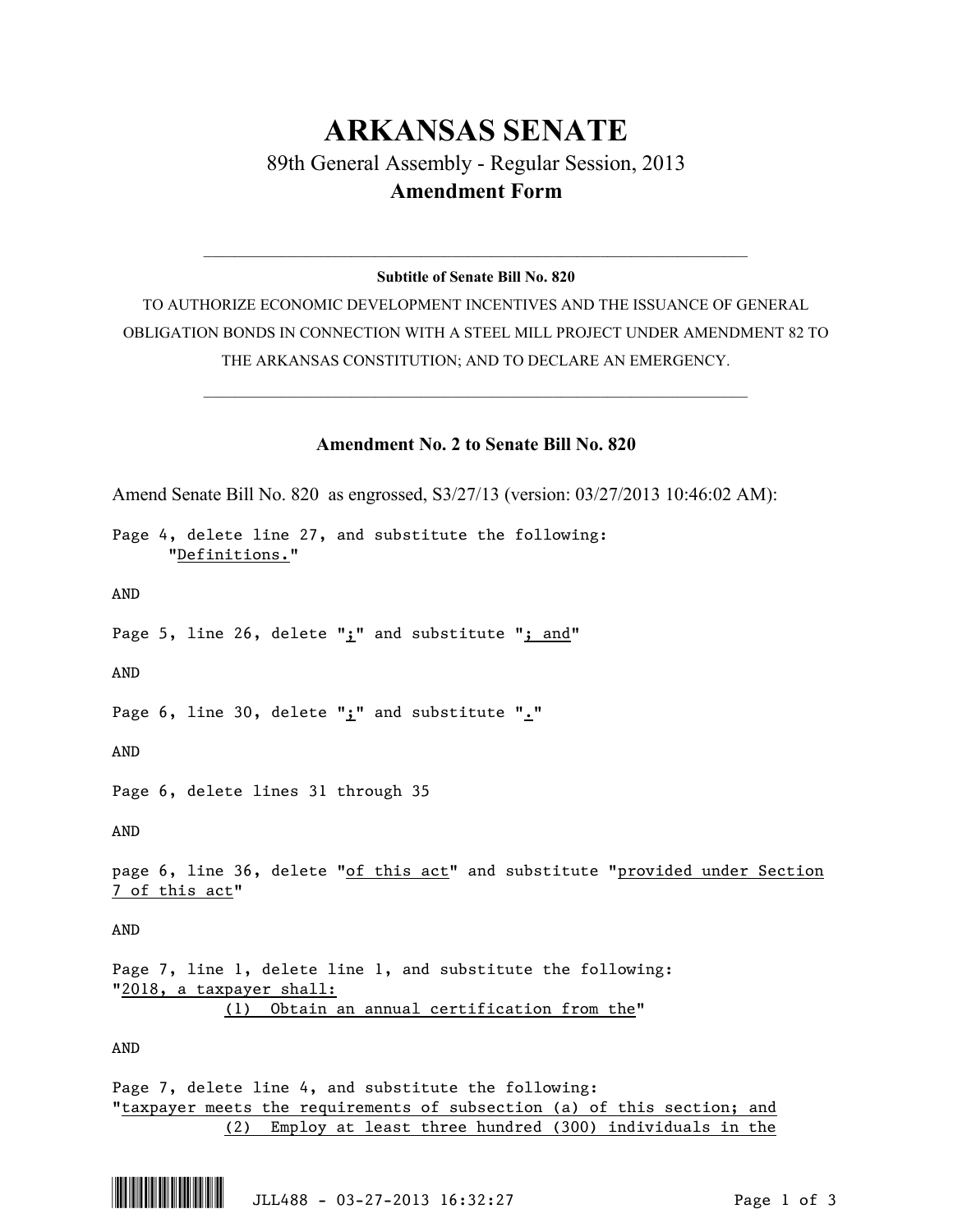management, operations, and maintenance of the steel mill at an average wage equal to or in excess of seventy thousand dollars (\$70,000) in cash compensation per calendar year."

AND

Page 7, line 10, delete "production begins" and substitute "production, processing, and testing equipment are first in operation"

AND

Page 7, line 21, delete " $(a)(1)$ " and substitute " $(a)(1)(A)$ "

AND

Page 7, line 22, delete "Section 2" and substitute "Section 5"

AND

Page 7, delete line 27, and substitute the following: "which the credit originated.

(B) However, if a qualified manufacturer of steel is not certified under Section 5(b) of this act, the carry-forward period allowed under subdivision (a)(1)(A) of this section shall be reduced by one (1) year for each year that the qualified manufacturer of steel does not obtain certification under Section 5(b) of this act."

AND

Page 8, delete line 7, and substitute the following: "required under subdivision (c)(3) of this section if within"

AND

Page 8, line 25, delete "subsection (c)" and substitute "subdivision (c)(2)"

AND

Page 9, line 10, delete "is one  $(1)$ " and substitute "is:"

AND

Page 9, delete lines 11 through 16

AND

Page 9, line 19, delete "act" and substitute "section"

AND

Page 9, delete lines 30 through 32, and substitute the following: "otherwise provided for in the applicable articles of incorporation or bylaws